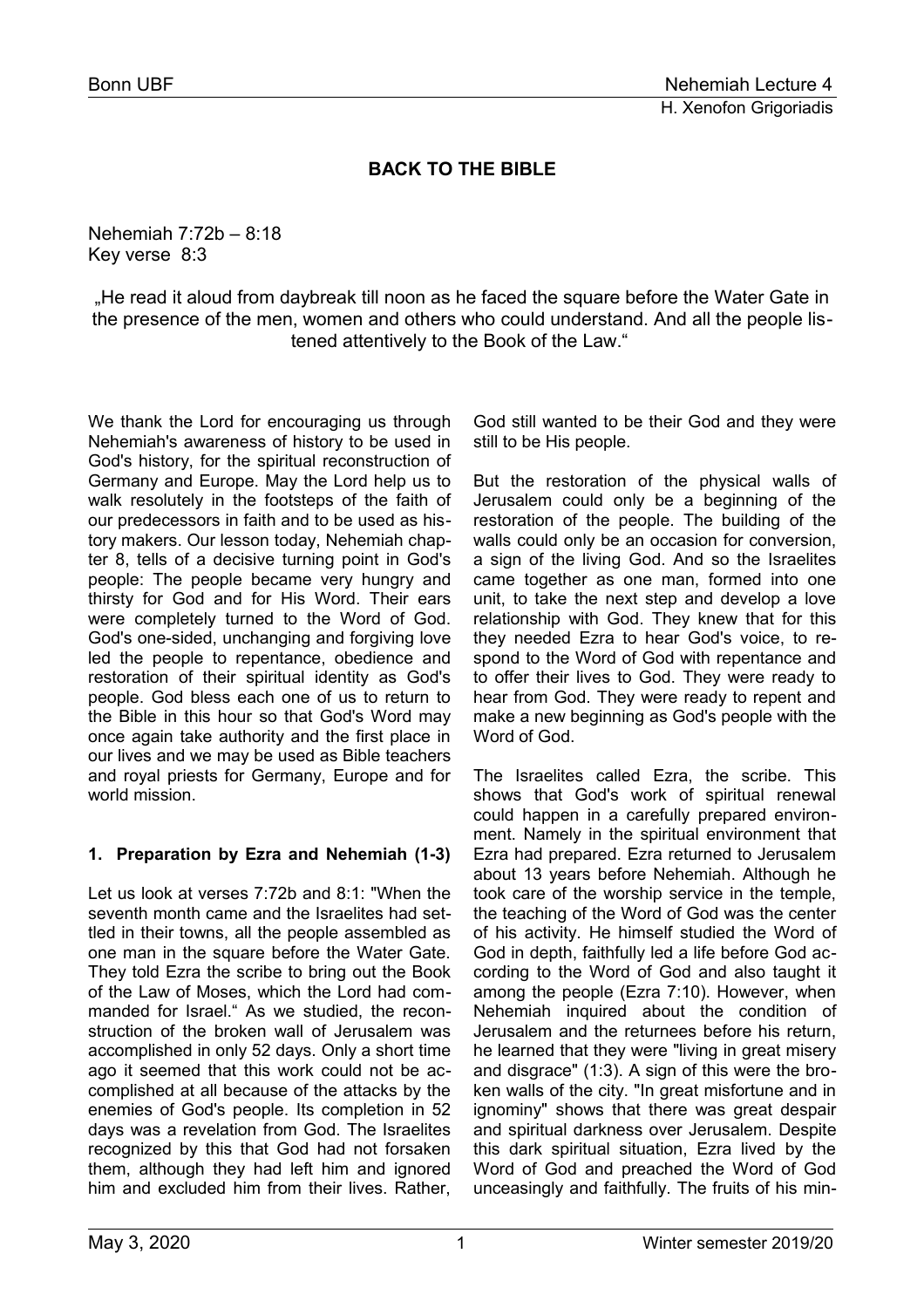istry did not really seem to be particularly encouraging. But his work was indispensable as a preparation of the environment for the work of God.

Nehemiah was a high official in the Persian royal house. He returned when he heard the sovereign intervention of God that the heart of the Persian king Artahsasta was opened to his cause, so that he gave Nehemiah everything he asked him to rebuild Jerusalem and allowed him to travel to Jerusalem. Nehemiah was able to implant God's vision and confidence for the project of rebuilding the walls into the hearts of the Israelites as he testified to the work of God that he had experienced. Nehemiah helped the Israelites to experience God's help and God's grace in a practical way by helping to build the walls, and he always strengthened and renewed God's vision in their hearts. During this time, Ezra acknowledged the spiritual leadership of Nehemiah and worked in the background.

Nehemiah and Ezra had both in different ways prepared the environment for the work of God, for the work of spiritual renewal of the people. We do not know when the time of spiritual revival will come. Sometimes it comes just after the time of deepest darkness, despair and hopelessness. But God blesses prayer, Bible study, faithful ministry of the Word of God as a preparation for the environment of His work.

Thus, in a dark and hopeless time full of possessed people, Zacharias and Elizabeth also prepared the spiritual environment for spiritual renewal by living a pious life according to the Word of God and by placing their only begotten Son, John the Baptist, at the disposal of God to fulfill his mission before God. Through him they saw the hope of God, namely the rising light from on high after the dark night. Let us also faithfully and undauntedly serve the work of the Word of God and prepare for the time of spiritual revival, rejoicing in it through faith and giving thanks to God.

Let us look at verses 2-3: "So on the first day of the seventh month Ezra the priest brought the Law before the assembly, which was made up of men and women and all who were able to understand. He read it aloud from daybreak till noon as he faced the square before the Water Gate in the presence of the men, women and others who could understand. And all the peo-

ple listened attentively to the Book of the Law." All who could understand the word of God gathered together and heard the words of the law of God from the early morning till noon. And their hearts were turned to the word of God. They listened with focus and a God-fearing heart. Everything else was unimportant for them at that moment: work, finances, children. Her heart was turned to the Word of God alone. They were ready to accept God's word and to apply it in their lives. They were ready to let God be Lord and King in their lives.

### **2. Revival through cooperation of superiors and Levites (4-8)**

Let's look at verse 4: "Ezra the scribe stood on a high wooden platform built for the occasion. Beside 781 him on his right stood Mattithiah, Shema, Anaiah, Uriah, Hilkiah and Maaseiah; and on his left were Pedaiah, Mishael, Malkijah, Hashum, Hashbaddanah, Zechariah and Meshullam." In verse 4 we see that Ezra was not alone in the pulpit, but that there were others beside him whose names are mentioned. They were different people, some upper class, some ordinary Israelites. Perhaps they took turns reading the law aloud for the six hours. In addition, by doing so they testified their support for Ezra. Spiritual cooperation of all is very important for the work of God in the people of God. God can work not through lone warriors, but through spiritual unity. Spiritual unity, which shows itself in cooperation, is also a prerequisite for a lasting and profound renewal.

Ezra also worked together with Levites whom he had trained during the 13 years of his ministry in Jerusalem. Let us look at verses 7 and 8: "The Levites-Jeshua, Bani, Sherebiah, Jamin, Akkub, Shabbethai, Hodiah, Maaseiah, Kelita, Azariah, Jozabad, Hanan and Pelaiah-instructed the people in the Law while the people were standing there. They read from the Book of the Law of God, making it clear and giving the meaning so that the people could understand what was being read." The author emphasizes by repetition that the Israelites should not only passively hear the Word of God, but also understand it. In the time of spiritual darkness and despair, Ezra had found some spiritually hungry people and taught them the Word of God, so that they could now interpret the Word of God as Levites. They were able to interpret the Word of God so well that everyone, regardless of their education, understood the Word of

 $\overline{a}$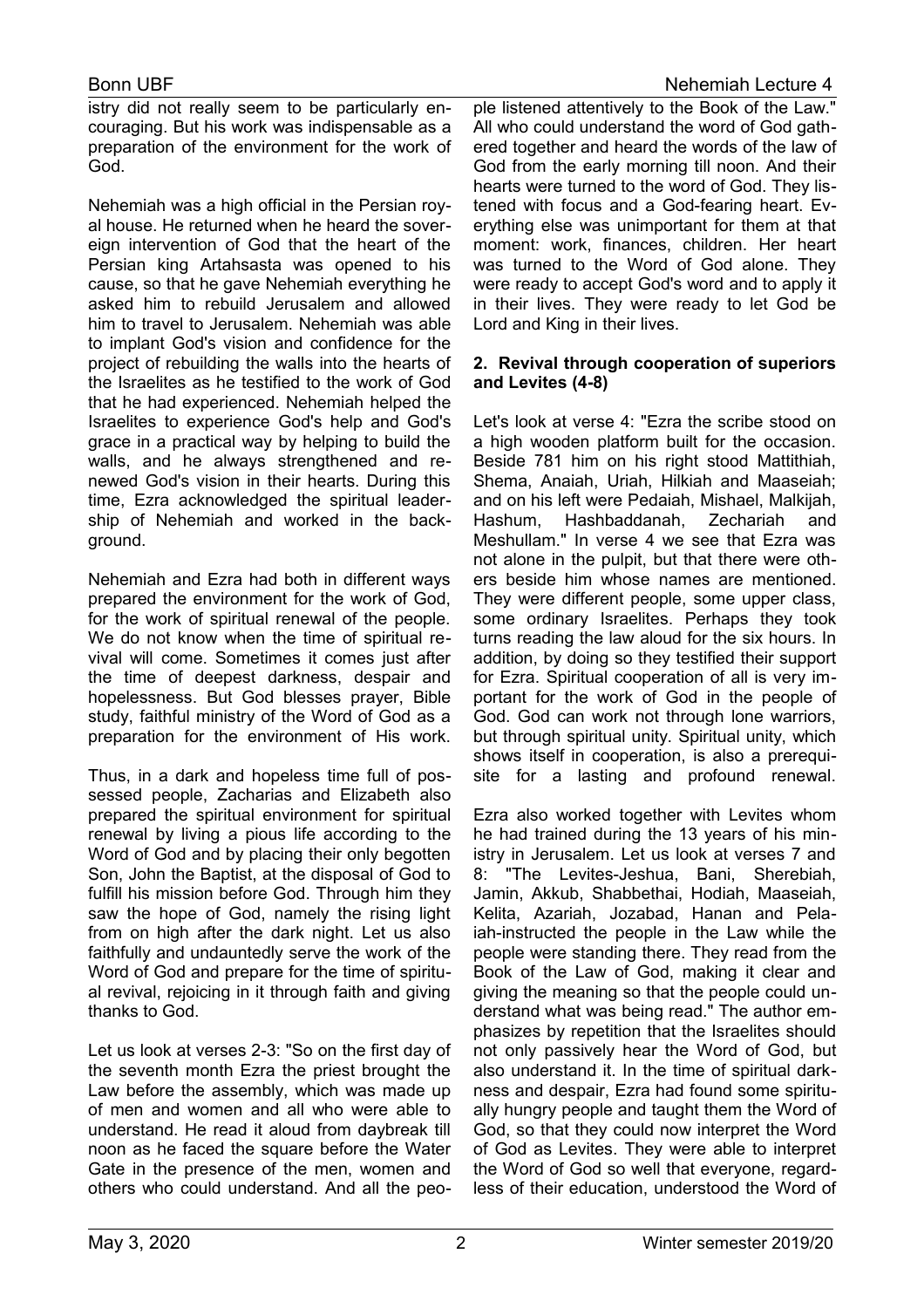God well. We pray for the spiritual renewal among the students in Germany and Europe. Even in a dark time we can have confidence in the coming spiritual revival through God's Spirit and prepare the environment for it. Ezra and Nehemiah encourage us to serve the ministry of Bible research, prayer, one-to-one Bible study and discipleship and to raise up many spiritual co-workers and disciples of Jesus who can serve the hungry and desperate people with the Word of God and lead them to Jesus.

We thank God that the next generation will grow as spiritual workers for the work of God, namely as prayer servants and as Bible teachers. In the preparation for spiritual renewal, the work of educating disciples, namely the formation of Gospel workers and spiritual leaders, is very important. The Levites with whom Ezra worked show us God's hope that our next generation will also grow into Bible teachers who can interpret God's word to the people, lead them to repentance and be preciously used for the spiritual renewal of Europe.

Let us look at verses 5 and 6: "Ezra opened the book. All the people could see him because he was standing above them; and as he opened it, the people all stood up. Ezra praised the Lord , the great God; and all the people lifted their hands and responded, "Amen! Amen!" Then they bowed down and worshiped the Lord with their faces to the ground." It is very important to hear God's word with the right attitude of the heart as God's word. To thank and praise God is the first duty of all men. In sin, we constantly grumble about our conditions, about teachers, about studies, about others. But in God we have reason to thank and praise God under all circumstances. This is why 1 Thessalonians 5:18 says, "Be thankful in all things; for this is the will of God in Christ Jesus upon you." The Israelites responded to this praise of God with "Amen! Amen!" The sermon was not a one-sided lecture, which they listened to passively and sometimes falling asleep, but the living Word of God, to which they listened with fear of God and with inner compassion and inner reaction to it.

For the Word of God we need the right attitude of the heart, because God's words are not human words, but God's living words. This is why Peter said in John 6:68,69: "Simon Peter answered him, "Lord, to whom shall we go? You have the words of eternal life. We believe and

know that you are the Holy One of God." And in 2 Timothy 3:16, the Apostle Paul encourages his spiritual son Timothy with the words: "All Scripture is God-breathed and is useful for teaching, rebuking, correcting and training in righteousness." The words of God in the Bible are words of life. Jesus therefore said to His disciples in John 8:31,32: "...If you hold to my teaching, you are really my disciples. Then you will know the truth, and the truth will set you free."

### **3. Return to God through repentance and conversion (9-12)**

Let's look at verse 9: "Then Nehemiah the governor, Ezra the priest and scribe, and the Levites who were instructing the people said to them all, "This day is sacred to the Lord your God. Do not mourn or weep. For all the people had been weeping as they listened to the words of the Law." Here we see that the group Bible study did not impart useless knowledge, but was about the relationship with God and led the people to tears of repentance. They cried because they had lived without God for so long and had ignored and excluded God in their lives. Being spiritually ignorant does not seem to be a sin. But when we meet God personally, we recognize our sin, namely, above all, that we ignored the living God, our Creator and good shepherd, and lived for ourselves and our ego. Repentance is the first sign of spiritual revival. Repentance means not just showing regret, but receiving God's love in Jesus, giving up our rebellion against God and turning back to God.

We thank God that we have also received this spiritual heritage through our Bible teachers, namely to study God's Word with a personal touch and thereby to meet Jesus and repent. May God also help us today to interpret God's Word in an understandable way, like the Levites, and to lead the seeking, unbelieving young students to repentance and new life in Jesus.

The disciple of Jesus, Peter, was actually not a person who was plagued by self-doubt. But when he experienced Jesus' wonderful work through the wonderful fishing, he fell at Jesus' feet and said, "Lord, go away from me. I am a sinful man." Peter was filled with the fear of God. The encounter with the living God breaks the shell of our ego and leaves us broken and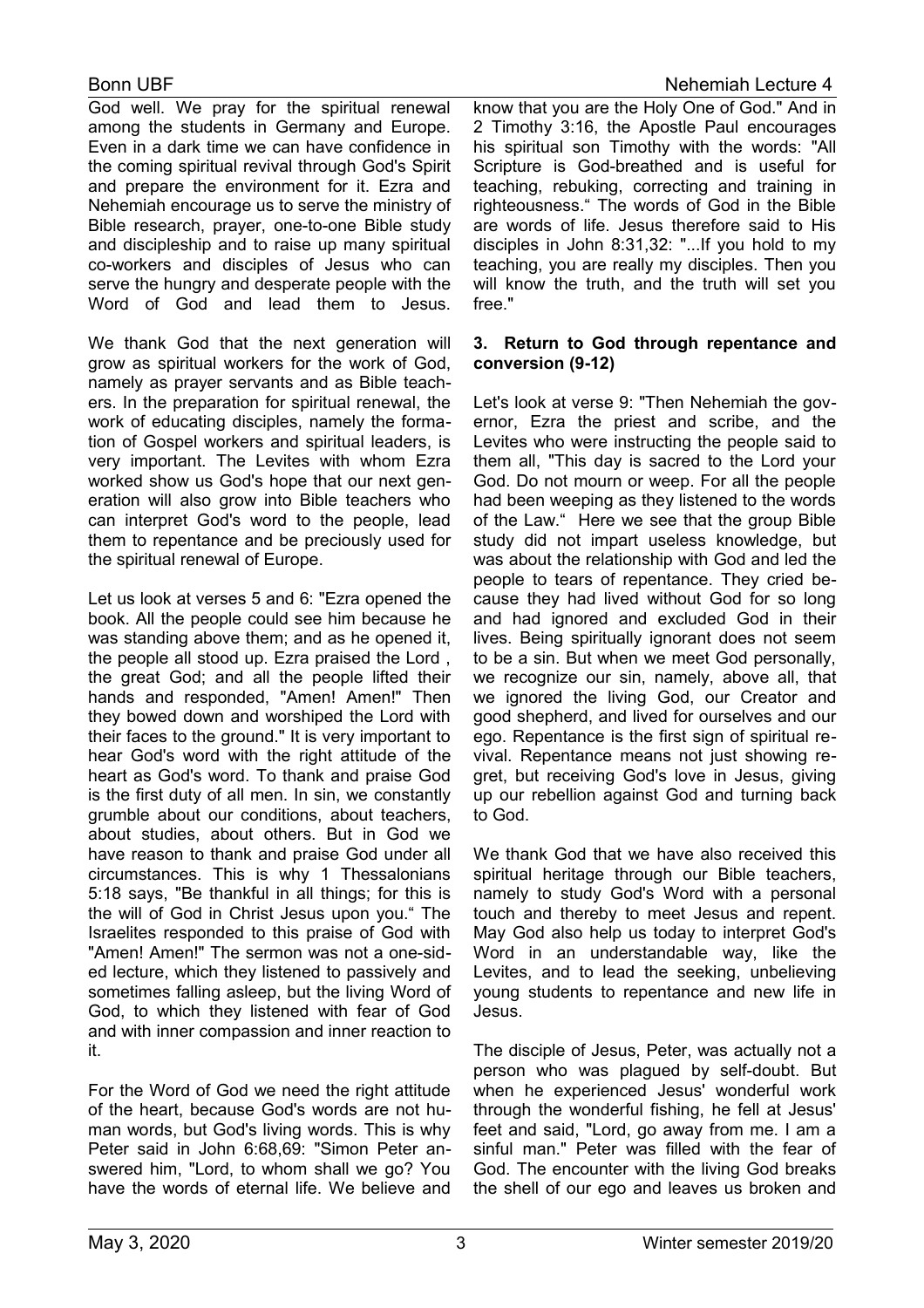naked, coming to Him as we really are.

John Wesley was born in England in 1703 in a Pietist home. In Oxford he joined the group of Methodists who led a strict Christian life. John Wesley even went to the USA as a missionary, but instead of leading others to faith there, he came back full of self-doubt. As a missionary, he met co-workers from Zinzendorf's Bohemian Brotherhood who persistently taught him the Jesus-centered gospel. Finally, Peter Böhler helped the desperate Wesley through testimonies from his co-workers and through the study of the Letter to the Romans. Wesley repented of his proud ego and self-righteousness and began to ride his horse throughout England and Scotland, preaching the Word of God with all his might, four or five times a day. His personal struggle for years for the right relationship with God and his repentance of his ego had a great impact throughout England, so that countless people repented, gave up drinking, returned stolen goods, criminals turned themselves in to the police. A person's penance is no small thing. It has true awakening power for a whole generation, so that England was saved from the bloody battles in France and instead was transformed into a royal priesthood and a missionary sending country.

I too was allowed to receive the love of Jesus through His vicarious death on the cross by Romans 3:24, confess that I am an ordinary, hopeless sinner and receive Jesus as my only hope and salvation. Until then I led a desperate and depressed life. I wanted to be changed, but I did not know how. But through a Word of God, God opened my spiritual eyes and led me to repent of my spiritual sins and to a new life of faith in faith. Jesus gave me the victory over ego and I was allowed to begin a servant, devoted life for God's entrusted flock of sheep and for world mission.

Dr. Samuel Lee, the co-founder of our church, also left us the admonition "Back to the Bible" as his spiritual heritage. With this, he admonished us not to become excellent theorists and experts in theology, but to repent through a Word of God and have our lives renewed and changed by God. This is the heritage of our spiritual forefathers in UBF and also of the reformers who first experienced the life renewal by a word of God themselves after they had admitted their complete defeat and despair against the power of sin before God. "Back to

the Bible" admonishes us what is really important in the life of faith and in the work of God: that we always return to him, to his word, to a word and listen to it with tears of repentance and with a God-fearing heart turned to him. Let us listen to the Word of God with desire, with lust and with the fear of God, let us repent from our hearts and lead a new and renewed life. May God thereby also work mightily in and through UBF in our time and fulfill his plan of salvation through the work of disciple making among the unbelieving students.

We were also allowed to experience a spiritual revival in our church, when God led unbelieving and disoriented, desperate and sinning lost students, one by one, to His word and repentance based on the word of God. Their testimonies of repentance also led other students to repentance. They kept coming to Jesus with their filthy sins until their shepherds admonished them not to concern themselves with themselves, but to thank Jesus and to obey Him practically. This penitential movement was the fruit of the life renewal and love for Jesus of M. Dr. Peter Chang, M. Stephanus Park, S. Peter Schweitzer, M. Dr. Petrus Chang and the spiritual cooperation of the missionaries, the local shepherds and the next generation. God uses the repentance and life renewal of one person in this dark time as a strong light for the conversion of countless more people who desperately seek the light in the darkness, especially in this dark time of crisis.

Let's look at verse 10: "Nehemiah said, "Go and enjoy choice food and sweet drinks, and send some to those who have nothing prepared. This day is sacred to our Lord. Do not grieve, for the joy of the Lord is your strength." After repentance, they should not continue to cry or be preoccupied with themselves. The day of atonement is a day of joy. Repentance is not shame or defeat or loss, but rather conversion to God is a reason for joy, confidence and new hope! Nehemiah therefore gave them orientation to thank God and to eat fatty food and sweet drinks. Nehemiah further said: "...send some to those who have nothing prepared". The joy of conversion is not a private matter. The whole of heaven celebrates and rejoices over every single person who repents. This is why Jesus said in Luke 15:7: "I tell you that in the same way there will be more rejoicing in heaven over one sinner who repents than over ninetynine righteous persons who do not need to repent." We